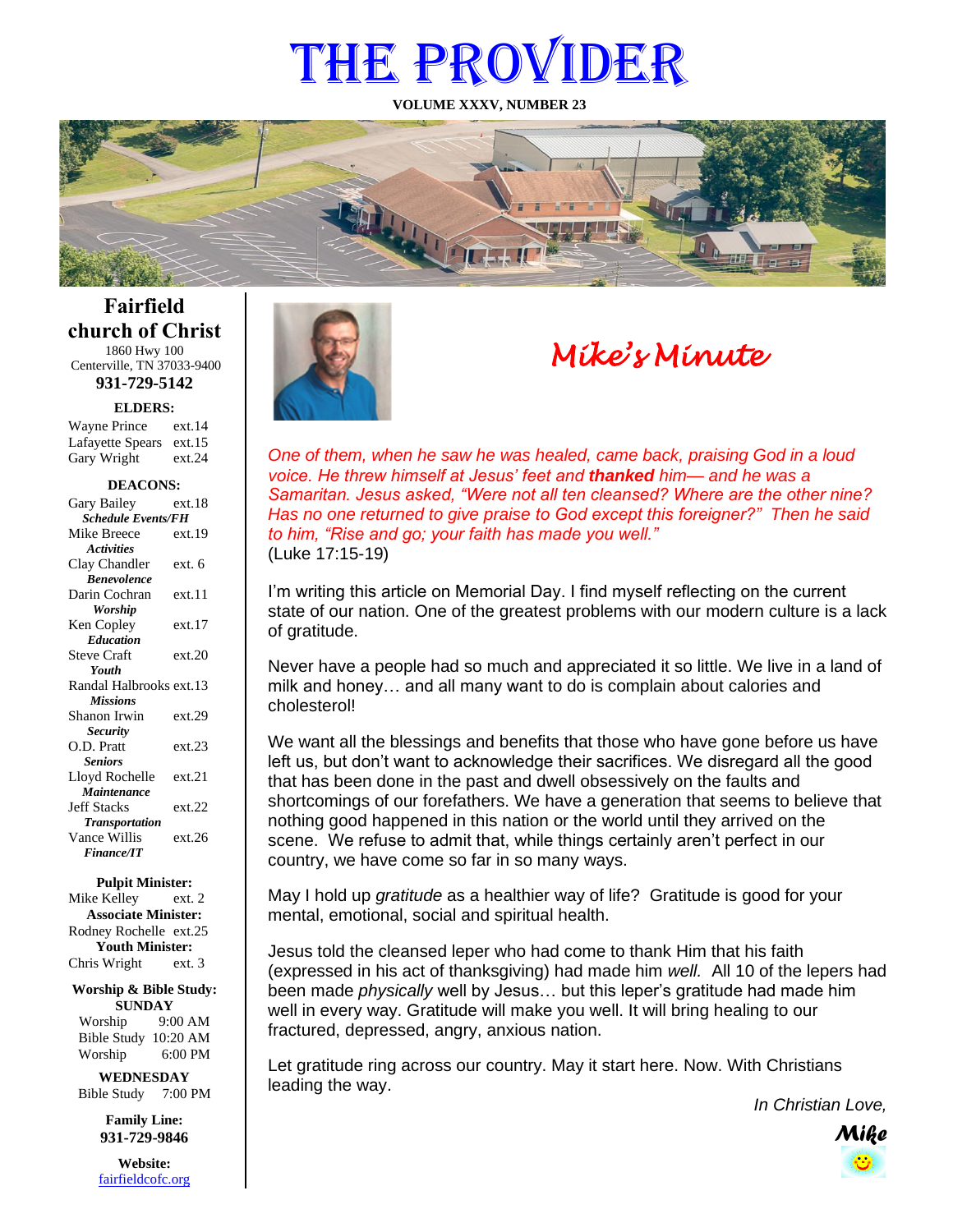

The women's ministry team will meet this Sunday at 2:00 pm in the basement.



**Ther Gilmer** who passed away. She was an aunt of **Lisa**  We express our sympathy to the family of **Marge Barber** and a cousin to **Jewell Prince**. Her funeral was Friday.

We also express sympathy to the family of **Don Hinson** of our community.



**Joyce Boyd** would like to thank everyone for the prayers and concerns for **Evan Boyd** this past year or so. His checkup in Cincinnati shows he is healthy now and does not require any more trips or treatments.

Thank you for the prayers for my daughter, **Nancy Clancy**. She had surgery despite her heart problem. Continue to pray for her recovery.

**Dorothy Noonan**



was born to Anna & Trenton Freeman who weighed To Dana & Junior McCaleb on the birth of their grandson last Wednesday. **Charlie Oaks Freeman** 6 lbs. 6 ounces and was 18 ½ inches long. Randy & Joni Prince are the great uncle and aunt.





*Members:* Terry Duncan, Willie Powers, Brenda Stoltz, Janey Gilbert, Ralph Givens, Patsy Givens, Butch Sullivan, Deborah Peery, Lelia Mae Poore, Harry Totty, Dorothy Weatherspoon, Helen Shanes, Lou Dickens (Stallworth Rehab-therapy), Paul Victory, Dewayne Victory & Jo Ann Totty.

*Friends & Family:* Mike Rhea (former minister at Defeated Creek-complications of treatments for cancer), Fairy Winters (friend of Gary Basford), Jimmy Loveless, Helen Jerpe, Michael Harvill, Jay Pickard, Anthony Stacks (St. Thomas West-stroke), Mary Spears, James Stoltz, Christians, missionaries, military personal & people in the Ukraine, Connie Johnston, Mark Walton, J.B. Brown, Nancy Clancy, Cruze Wright, Gus Gilreath, Willie Taylor, Everett Kelly (Horizon-pneumonia), Ray Weatherspoon (Vanderbilt-blood clot), Kevin Chandler, Jo James, Lucille Morphis, Wanda Gilliam Felts, Cody Crawford, Linda Goad, Doris & Marjorie Claud, Rebeca Mears, David Dansby (home on hospice), James Coates, Greg Zoller, Seth Williams, Elizabeth Dunn, Kelley Wilson, Billie Church, Daniel Spears, Ann Spencer, Thomas Brady, Donald Brady, Doris Elam, Neil Jobe, Donna Gaspard, Rita Stacks, Jimmy Jenkins, Ruby Church, Carolyn Nash, Kathy Swinford Coleman, Grayson Gunter, Jimmy George & William Dale Nash.

*Life Care:* Noble Victory, Wilma Green, Francis Qualls, Hester Moss

*St. Thomas Hickman Nursing Home:* Barbara Beard (hospice), Naomi Bailey

*Olive Branch Senior Living, Dickson:* Martha Page (been in the ER this past week but is some better now).



**June 07 -** Middle/High School Devo, 6:30-8:30 @ FH

- **June 12 -** Puppet Show during evening service in Lift-off
- **June 17 -** Middle/High School outing
- **June 19 -** 3<sup>rd</sup>-5<sup>th</sup> grade Devo, during evening service @ FH
- **June 21 -** Middle/High School Devo, 6:30-8:30 @ FH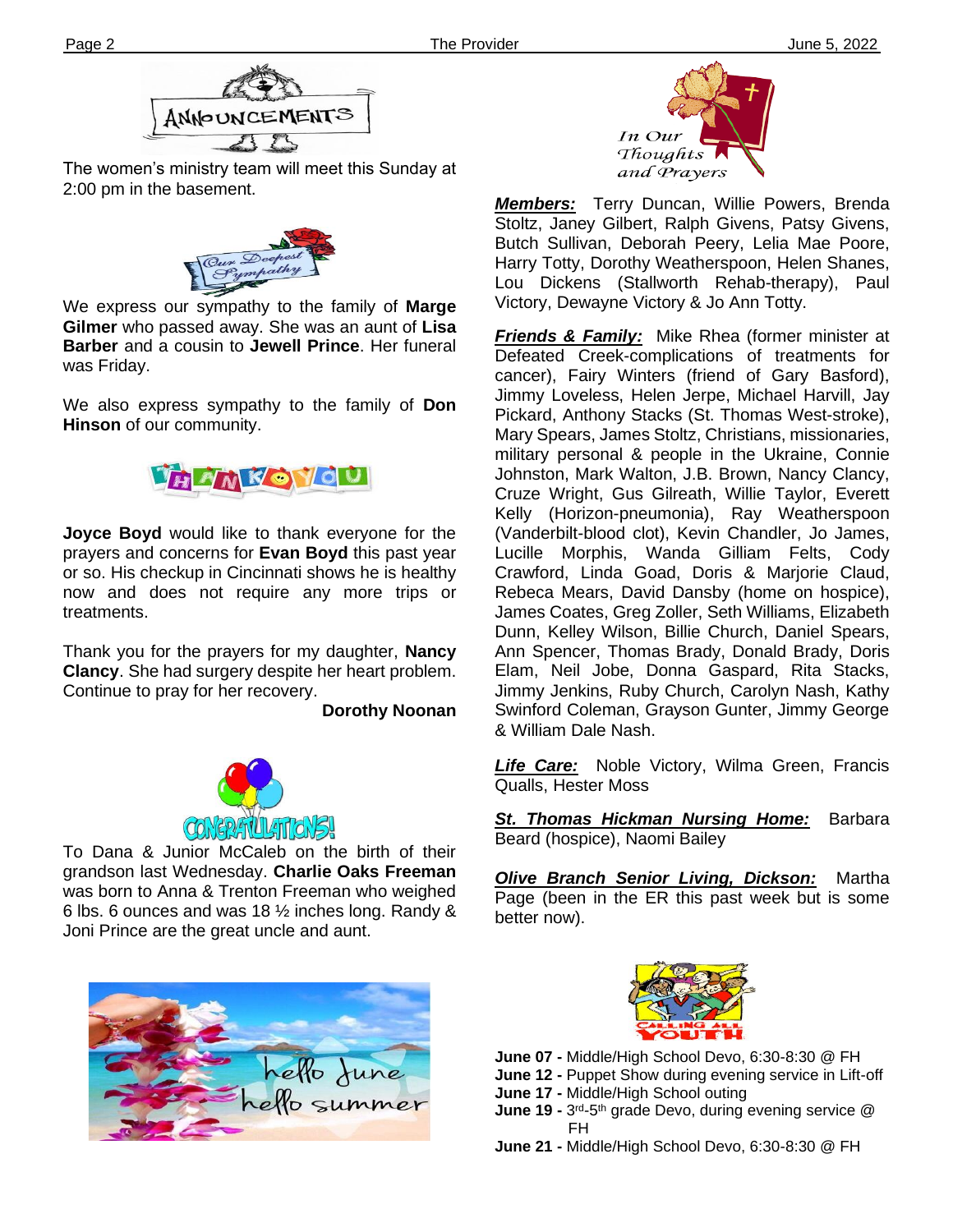

#### **Center Fielders News** "What Is Inside Your Heart"

 God is the only One who can see inside our hearts. Since Jesus is divine, He knew the sinful hearts of the scribes and Pharisees. They understood what the Law said, but they focused mainly on external things while ignoring heavier matters such as judgment, mercy, and faith. Jesus said they should practice these and not leave the external matters undone. He rebuked them in a very strong language and called them hypocrites. "You clean the outside of the cup and platter but don't clean the inside". The Greek word for hypocrites means "actors" and refers to those who put on a show rather than doing things sincerely.

 Now that was the scribes and Pharisees. What would Jesus say about us? He knows what is going on in our hearts. He also knows whether we are more concerned about what's on the outside than what is on the inside. We may dress right, speak right, look proper and poised in public, but what is in our heart? Is there any rebellious in there? What about selfishness? Or a better than you attitude, or bitterness, or any other hidden sin. Folks none of these will be in heaven.

 Proverbs 23:26 says, "My son, give Me your heart." God wants to change our heart as we submit ourselves to Him. He can make us a new creature with new desires and a new outlook on life. That is what Jesus called the "New Birth". If we have experienced the new birth then the fruits of righteousness will come out of our heart and people will see that our heart has been changed and we will also look like the children of God.

*Obey God and watch Him work,*

*Rodney*

#### MEN TO SERVE June 5

#### **SUNDAY MORNING:**

**Song Leader:** Darin Cochran  **Opening Prayer:** Bobby McCoy **Scripture Reading:** Wallace Smith  **Scripture: 1 Peter 2:21-23 Preside Lord's Supper:** Ronny Pitman  **Alternates:** Chris Wright, Mike Breece  **Announcements:** Darin Cochran  **Closing Prayer:** Woody Woodruff **Van Driver:** Gary Basford 931-628-0355

#### **SUNDAY EVENING:**

**Announcements:** Gary Basford **Scripture Reading:** Robert Graf  **Scripture: John 6:15-21 Song Leader:** Ronny Pitman **Opening Prayer:** Gary Bailey **Lord's Supper:** Edwin Wright, Gerry Hinson **Closing Prayer:** Bobby McCoy **Van Driver:** Gary Basford 931-628-0355

#### **WEDNESDAY NIGHT:**

**Announcements:** Randal Halbrooks **Song Leader:** Mike Kelley **Opening Prayer:** Gary Wright **Invitation:** Rodney Rochelle  **Van Driver:** Chris Love 931-994-7855



## **FOR THE RECORD**

|                           | <b>WEEK OF May 29, 2022</b> |  |
|---------------------------|-----------------------------|--|
| <b>MORNING WORSHIP</b>    | 171                         |  |
| <b>CONTRIBUTION:</b>      | \$5575                      |  |
| <b>2022 WEEKLY BUDGET</b> | \$4167                      |  |

#### PLACING MEMBERSHIP

We are happy to announce that 2 have placed membership here at the Field:

**Tracy Edwards & Mackenzie Edwards** Welcome to our family here.